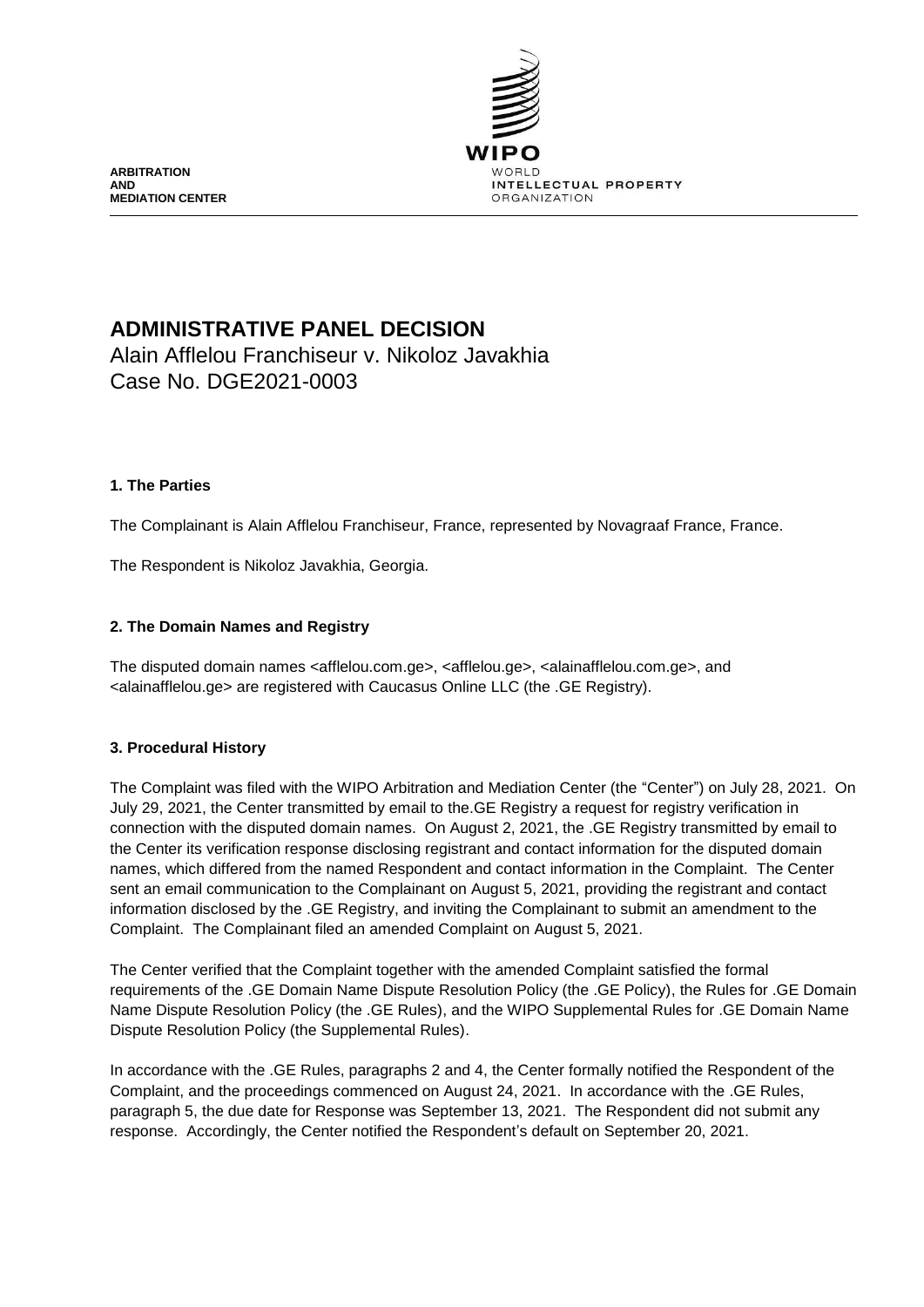The Center appointed Luca Barbero as the sole panelist in this matter on September 29, 2021. The Panel finds that it was properly constituted. The Panel has submitted the Statement of Acceptance and Declaration of Impartiality and Independence, as required by the Center to ensure compliance with the .GE Rules, paragraph 7.

### **4. Factual Background**

The Complainant was founded by Alain Afflelou in 1972 and is a franchisor of optical products and hearing aids operating in the European Union and worldwide.

The Complainant is the owner of several trademark registrations for AFFLELOU and ALAIN AFFLELOU, including the following, as per trademark certificates submitted as annexes to the Complaint:

- French trademark registration No. 4267761 for AFFLELOU (word mark), filed on April 26, 2016 and registered on August 19, 2016, in international classes 3, 5, 9, 10, 35, 36, 37, 38 and 44;

- International Trademark registration No. 1305969 for AFFLELOU (word mark), registered on April 26, 2016, in classes 3, 5, 9, 10, 35, 36, 37, 38 and 44;

- French trademark registration No. 1365616 for ALAIN AFFLELOU (word mark), filed on July 25, 1986, registered in 1987 and duly renewed, in international classes 5, 10, 14, 18, 20, 24, 25, 35 and 38;

- French trademark registration No. 96648390 for ALAIN AFFLELOU (word mark), filed on October 29, 1996, registered in 1997 and duly renewed, in international class 9;

- International trademark registration No. 555412 for ALAIN AFFLELOU (word mark), registered on June 21, 1990 and duly renewed, in international classes 5, 9, 10, 14, 18, 20, 24, 25, 35 and 38;

- International trademark registration No. 1302914 for ALAIN AFFLELOU (word mark), registered on March 10, 2016, in international classes 3, 5, 9, 10, 35, 36, 37, 38 and 44.

The Complainant is also the owner of the domain names <afflelou.com>, registered on September 13, 1999, <afflelou.net>, registered on June 17, 1999, <alainafflelou.com>, registered on May 2, 1998, and <alainafflelou.fr>, registered on June 2, 2005, all of which are used by the Complainant to promote its services under the trademark AFFLELOU.

The disputed domain names <alainafflelou.ge>, <alainafflelou.com.ge>, <afflelou.ge> and <afflelou.com.ge> were registered on April 7, 2021 and are redirected to registrar parking pages.

#### **5. Parties' Contentions**

#### **A. Complainant**

The Complainant contends that disputed domain names are identical to the trademarks ALAIN AFFLELOU and AFFLELOU in which the Complainant has rights as they reproduce the trademarks in their entirety with the mere addition of the country code Top-Level Domain ".ge" and the Second-Level Domain ".com.ge".

The Complainant further alleges that such identity with the Complainant's trademarks could inevitably cause likelihood of confusion especially considering the notoriety of the Complainant's trademark in France and worldwide in relation to optical products and services.

The Complainant states that the Respondent has no rights or legitimate interests in the disputed domain names, since the Respondent is not commonly known by the disputed domain names, has no registered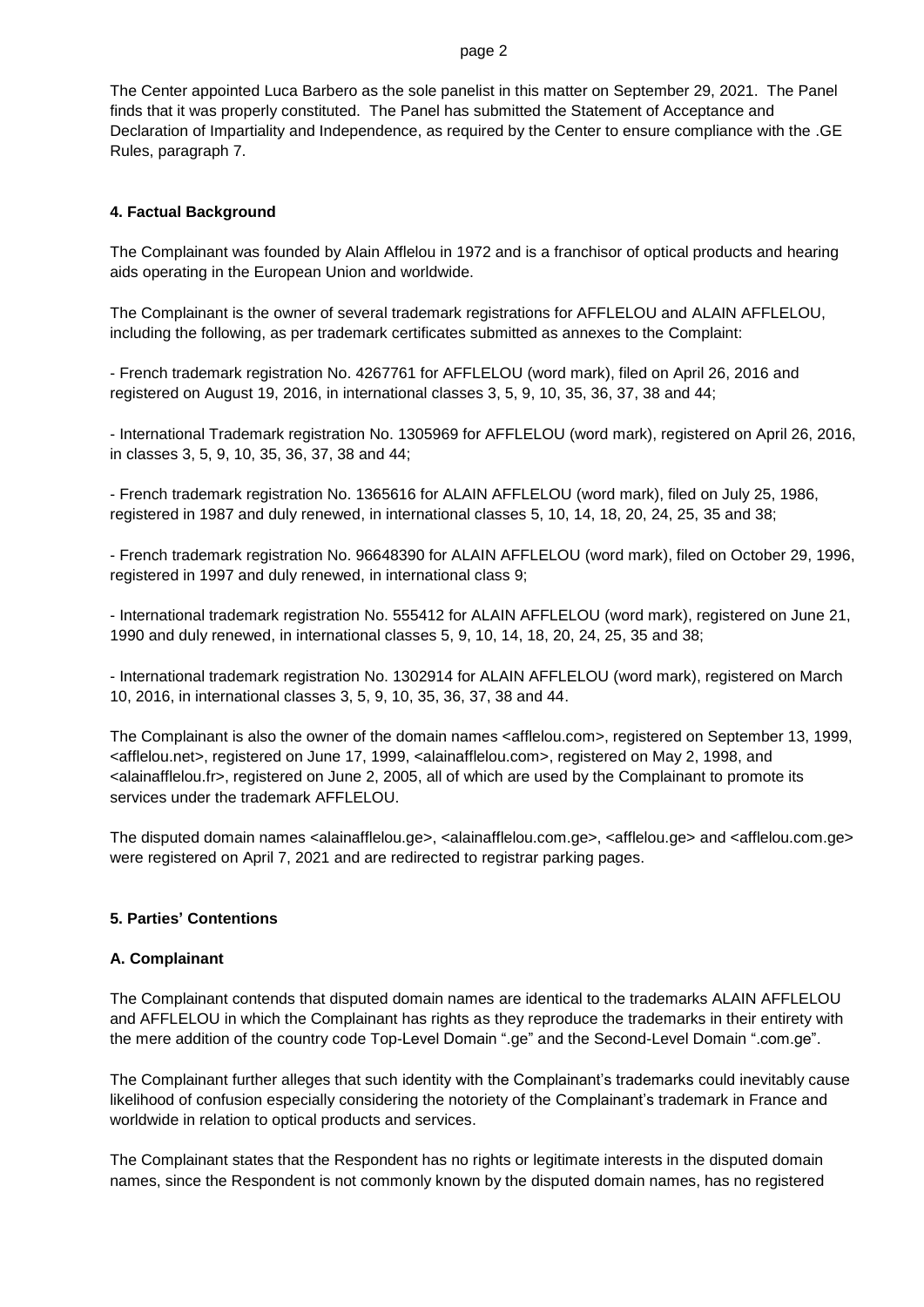rights in the Complainant's trademarks and has never been authorized by the Complainant to use the trademarks ALAIN AFFLELOU or AFFLELOU in any way.

With reference to the circumstances evidencing bad faith, the Complainant indicates that, on April 22, 2021, it sent a cease-and-desist letter to the Respondent via the concerned Registrar, notifying the infringement of its trademark rights and requesting that the Respondent transfer all disputed domain names to the Complainant. The Complainant informs the Panel that the Respondent never replied to such letter and continued to passively hold the disputed domain names.

The Complainant emphasizes that, due to their world renown, the Respondent could not have been unaware of the Complainant's trademarks at the time of registering the disputed domain names and that, considering the Respondent registered the disputed domain names by hiding its identity in the public Whois records, the Respondent was undoubtedly acting in bad faith.

# **B. Respondent**

The Respondent did not reply to the Complainant's contentions.

# **6. Discussion and Findings**

According to paragraph 15(a) of the .GE Rules: "A Panel shall decide a complaint on the basis of the statements and documents submitted and in accordance with the .GE Policy, these Rules and any rules and principles of law that it deems applicable". Paragraph 4(a) of the .GE Policy directs that the Complainant must prove each of the following:

- (i) that the disputed domain name registered by the Respondent is identical or confusingly similar to a trademark or service mark in which the Complainant has rights;
- (ii) that the Respondent has no rights or legitimate interests in respect of the disputed domain name; and
- (iii) that the disputed domain name has been registered or is being used in bad faith.

# **A. Identical or Confusingly Similar**

The Panel finds that the Complainant has established rights over the trademarks ALAIN AFFLELOU and AFFLELOU based on the trademark registrations cited under section 4 above and the related trademark certificates submitted as annex 4 to the Complaint.

The first element functions primarily as a standing requirement, and the threshold test for confusing similarity typically involves a side-by-side comparison of the domain name and the textual components of the relevant trademark to assess whether the trademark is recognizable within the disputed domain name.

The Panel finds that the disputed domain names <afflelou.ge> and <afflelou.com.ge> are identical to the Complainant's trademark AFFLELOU whilst the disputed domain names <alainafflelou.ge> and <alainafflelou.com.ge> are identical to the Complainant's trademark ALAIN AFFLELOU.

As held in other prior decisions rendered under the .GE Policy, the applicable Top-Level Domain ("TLD") in a domain name, such as the country code Top-Level Domain ".ge", is viewed as a standard registration requirement and as such is disregarded under the first element confusing similarity test. Likewise, the Panel finds that also the Second-Level Domain ".com.ge" is irrelevant for purposes of assessing identity or confusing similarity under paragraph 4(a)(i) of the .GE Policy. See *Carrefour v. Tool Domains Ltd*, WIPO Case No. DGE2018-0002 (<carrefour.com.ge>), where the Panel held: "The addition '.com.ge' is in this case irrelevant or neutral at a minimum".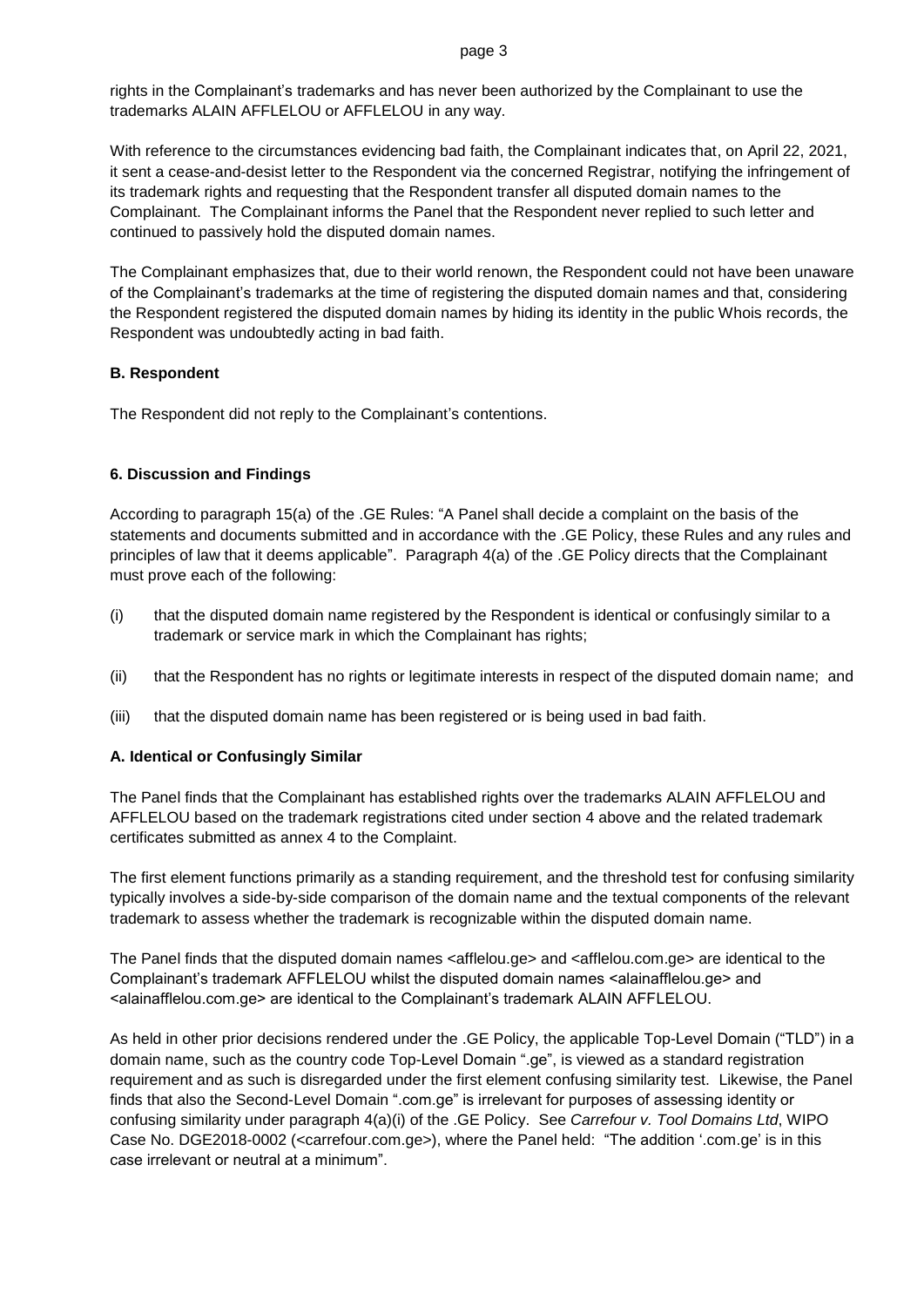Therefore, the Panel finds that the Complainant has proven that the disputed domain names are identical to the trademarks in which the Complainant has established rights according to paragraph 4(a)(i) of the .GE Policy.

### **B. Rights or Legitimate Interests**

Pursuant to paragraph 4(c) of the .GE Policy, Respondent may establish its rights or legitimate interests in the disputed domain names, among other circumstances, by showing any of the following elements:

"(i) before any notice to you of the dispute, your use of, or demonstrable preparations to use, the domain name or a name corresponding to the domain name in connection with a *bona fide* offering of goods or services; or

(ii) you (as an individual, business, or other organization) have been commonly known by the domain name, even if you have acquired no trademark or service mark rights; or

(iii) you are making a legitimate noncommercial or fair use of the domain name, without intent for commercial gain to misleadingly divert consumers or to tarnish the trademark or service mark at issue".

The Panel finds that the Complainant has made a *prima facie* case and that the Respondent, by not having submitted a Response, has failed to demonstrate rights or legitimate interests in the disputed domain names in accordance with paragraph 4(c) of the .GE Policy.

According to the evidence on record, there is no relationship between the Complainant and the Respondent and the Complainant has not authorized the Respondent to register or use its trademarks or the disputed domain names. In addition, there is no evidence that the Respondent might be commonly known by the disputed domain names.

Moreover, as highlighted above, the disputed domain names have been pointed to mere parking pages of the concerned Registrar. The Panel finds that the Respondent's use does not amount to a *bona fide* offering of goods or services or a legitimate noncommercial or fair use of the disputed domain name without intention to misleadingly divert the consumers or to tarnish the Complainant's trademarks.

Therefore, the Panel finds that the Complainant has proven that the Respondent has no rights or legitimate interests in the disputed domain names according to paragraph 4(a)(ii) of the .GE Policy.

### **C. Registered or Used in Bad Faith**

Paragraph 4(b) of the .GE Policy provides that the following circumstances, in particular but without limitation, are evidence of the registration and use of the disputed domain name in bad faith:

"(i) circumstances indicating that you have registered or you have acquired the domain name primarily for the purpose of selling, renting, or otherwise transferring the domain name registration to the complainant who is the owner of the trademark or service mark or to a competitor of that complainant, for valuable consideration in excess of your documented out-of-pocket costs directly related to the domain name; or

(ii) you have registered the domain name in order to prevent the owner of the trademark or service mark from reflecting the mark in a corresponding domain name, provided that you have engaged in a pattern of such conduct; or

(iii) you have registered the domain name primarily for the purpose of disrupting the business of a competitor; or

(iv) by using the domain name, you have intentionally attempted to attract, for commercial gain, Internet users to your web site or other on-line location, by creating a likelihood of confusion with the complainant's